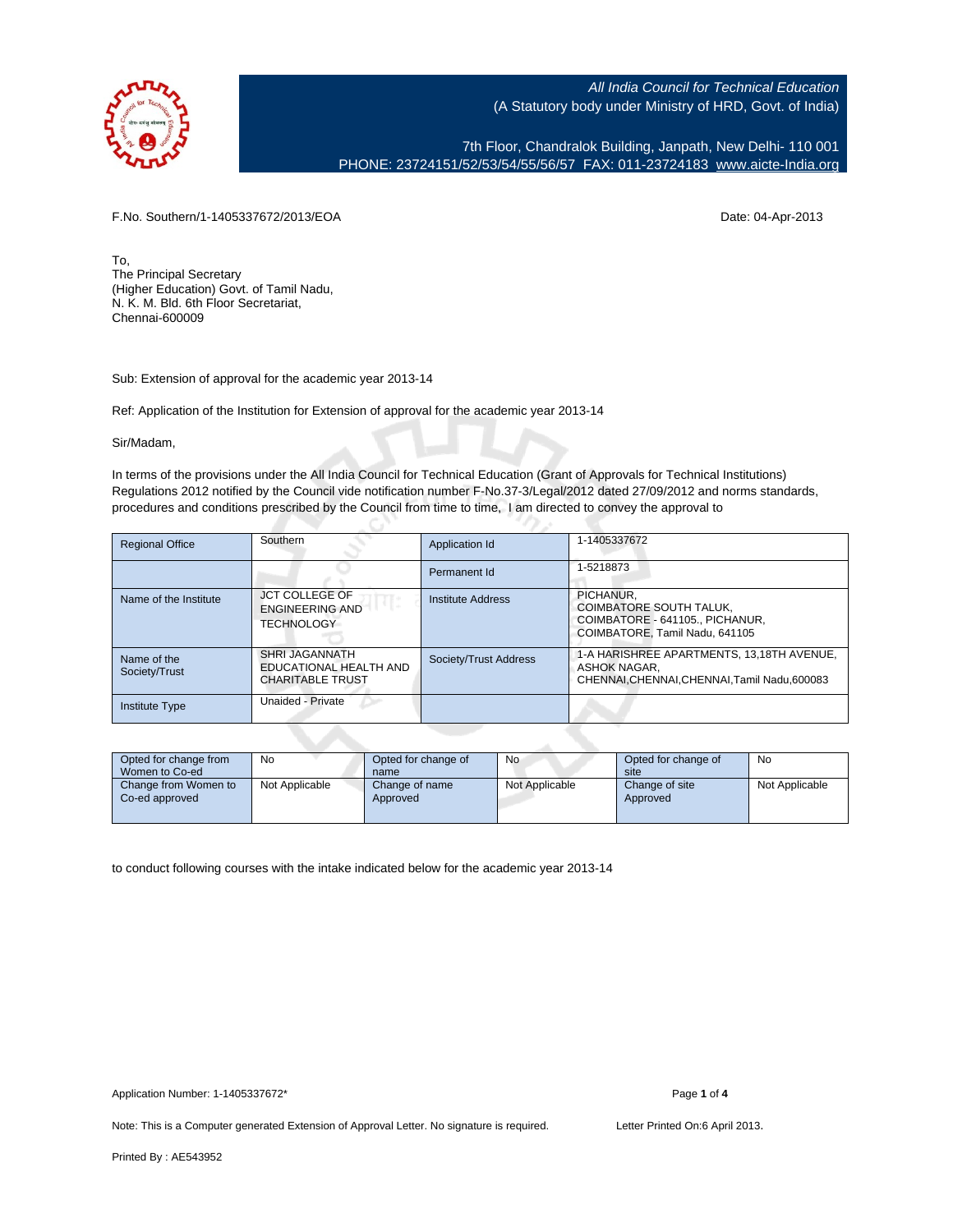

7th Floor, Chandralok Building, Janpath, New Delhi- 110 001 PHONE: 23724151/52/53/54/55/56/57 FAX: 011-23724183 [www.aicte-India.org](http://www.aicte-India.org)

| Application Id: 1-1405337672<br>Shift<br>Program<br>Level |           | Course<br>Full/Part Time            |                                                                      | <b>Affiliating Body</b>            | Intake 2012-13              | Intake Approved for<br>13-14 |                                     |             | Foreign Collaboration |    |
|-----------------------------------------------------------|-----------|-------------------------------------|----------------------------------------------------------------------|------------------------------------|-----------------------------|------------------------------|-------------------------------------|-------------|-----------------------|----|
|                                                           |           |                                     |                                                                      |                                    |                             |                              | $\overline{\underline{\mathbf{g}}}$ | $rac{O}{P}$ |                       |    |
| <b>ENGINEERING</b><br><b>AND</b><br><b>TECHNOLOGY</b>     | 1st Shift | <b>POST</b><br><b>GRADUATE</b>      | <b>ENGINEERING</b><br><b>DESIGN</b>                                  | <b>FULL</b><br><b>TIME</b>         | Anna University,<br>Chennai | 18                           | 18                                  | No          | No                    | No |
| <b>ENGINEERING</b><br>AND<br><b>TECHNOLOGY</b>            | 1st Shift | <b>POST</b><br><b>GRADUATE</b>      | <b>POWER</b><br><b>ELECTRONICS</b><br>AND DRIVES                     | <b>FULL</b><br><b>TIME</b><br>nge. | Anna University,<br>Chennai | 18                           | 18                                  | No          | <b>No</b>             | No |
| <b>ENGINEERING</b><br>AND<br><b>TECHNOLOGY</b>            | 1st Shift | <b>POST</b><br><b>GRADUATE</b>      | <b>STRUCTURAL</b><br><b>ENGINEERING</b>                              | <b>FULL</b><br><b>TIME</b>         | Anna University,<br>Chennai | $\mathbf 0$                  | 18                                  | No          | No                    | No |
| <b>ENGINEERING</b><br>AND<br><b>TECHNOLOGY</b>            | 1st Shift | <b>POST</b><br><b>GRADUATE</b><br>œ | <b>VLSI AND</b><br><b>EMBEDDED</b><br>SYSTEMS                        | <b>FULL</b><br><b>TIME</b>         | Anna University,<br>Chennai | $\mathbf{0}$                 | 18                                  | No          | No                    | No |
| <b>ENGINEERING</b><br><b>AND</b><br><b>TECHNOLOGY</b>     | 1st Shift | <b>UNDER</b><br><b>GRADUATE</b>     | <b>AUTOMOBILE</b><br><b>ENGINEERING</b>                              | <b>FULL</b><br><b>TIME</b>         | Anna University,<br>Chennai | 60                           | 60                                  | No          | No                    | No |
| <b>ENGINEERING</b><br>AND<br><b>TECHNOLOGY</b>            | 1st Shift | <b>UNDER</b><br><b>GRADUATE</b>     | <b>CIVIL</b><br><b>ENGINEERING</b>                                   | <b>FULL</b><br><b>TIME</b>         | Anna University,<br>Chennai | 60                           | 60                                  | No          | No                    | No |
| <b>ENGINEERING</b><br>AND<br><b>TECHNOLOGY</b>            | 1st Shift | <b>UNDER</b><br><b>GRADUATE</b>     | <b>COMPUTER</b><br><b>SCIENCE AND</b><br>ENGINEERING                 | <b>FULL</b><br><b>TIME</b>         | Anna University,<br>Chennai | 60                           | 60                                  | No          | No                    | No |
| <b>ENGINEERING</b><br>AND<br><b>TECHNOLOGY</b>            | 1st Shift | <b>UNDER</b><br><b>GRADUATE</b>     | <b>ELECTRICAL</b><br>AND<br><b>ELECTRONICS</b><br><b>ENGINEERING</b> | <b>FULL</b><br><b>TIME</b>         | Anna University,<br>Chennai | 60                           | 60                                  | No          | No                    | No |
| <b>ENGINEERING</b><br>AND<br><b>TECHNOLOGY</b>            | 1st Shift | <b>UNDER</b><br><b>GRADUATE</b>     | <b>ELECTRONICS</b><br>&<br><b>COMMUNICATI</b><br>ON ENGG             | <b>FULL</b><br><b>TIME</b>         | Anna University,<br>Chennai | 120                          | 120                                 | No          | <b>No</b>             | No |

Application Number: 1-1405337672\* Page **2** of **4**

Note: This is a Computer generated Extension of Approval Letter. No signature is required. Letter Printed On:6 April 2013.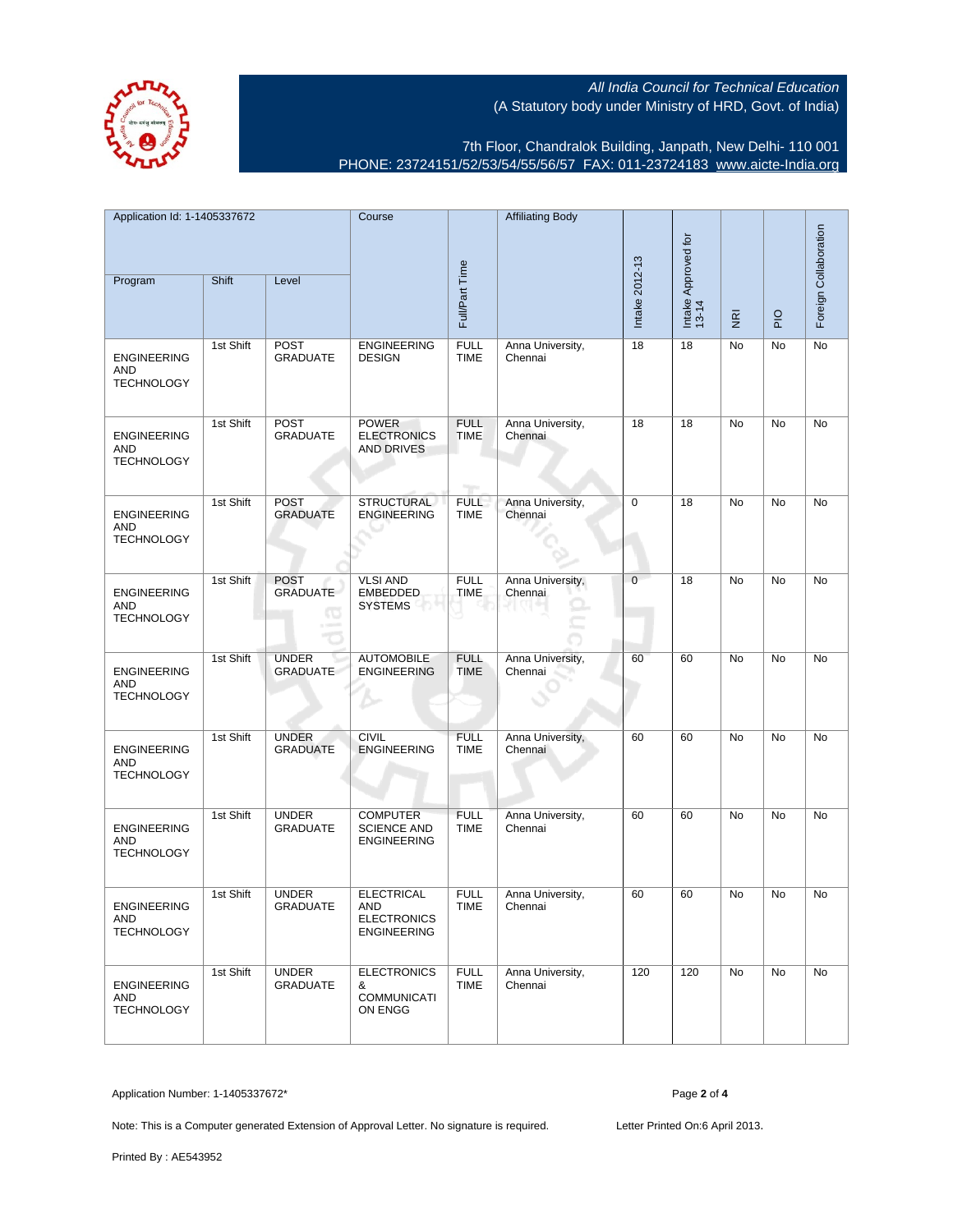

7th Floor, Chandralok Building, Janpath, New Delhi- 110 001 PHONE: 23724151/52/53/54/55/56/57 FAX: 011-23724183 [www.aicte-India.org](http://www.aicte-India.org)

| Application Id: 1-1405337672<br>Shift                 |           | Course                          |                                                       | <b>Affiliating Body</b>    |                             | Approved for      |                 |                         | Foreign Collaboration |           |
|-------------------------------------------------------|-----------|---------------------------------|-------------------------------------------------------|----------------------------|-----------------------------|-------------------|-----------------|-------------------------|-----------------------|-----------|
| Program                                               |           | Level                           |                                                       | Full/Part Time             |                             | 2012-13<br>Intake | Intake<br>13-14 | $\overline{\mathbf{g}}$ | $rac{O}{P}$           |           |
| <b>ENGINEERING</b><br><b>AND</b><br><b>TECHNOLOGY</b> | 1st Shift | <b>UNDER</b><br><b>GRADUATE</b> | <b>MECHANICAL</b><br><b>ENGINEERING</b>               | <b>FULL</b><br><b>TIME</b> | Anna University,<br>Chennai | 120               | 120             | No                      | No                    | No        |
| <b>ENGINEERING</b><br>AND<br><b>TECHNOLOGY</b>        | 1st Shift | <b>UNDER</b><br><b>GRADUATE</b> | <b>PETROCHEMIC</b><br><b>AL</b><br><b>ENGINEERING</b> | <b>FULL</b><br><b>TIME</b> | Anna University,<br>Chennai | 60                | 120             | <b>No</b>               | <b>No</b>             | <b>No</b> |
| <b>ENGINEERING</b><br>AND<br><b>TECHNOLOGY</b>        | 1st Shift | <b>UNDER</b><br><b>GRADUATE</b> | <b>PETROLEUM</b><br><b>ENGINEERING</b>                | <b>FULL</b><br><b>TIME</b> | Anna University,<br>Chennai | 0                 | 60              | <b>No</b>               | <b>No</b>             | <b>No</b> |

• Validity of the course details may be verified at www.aicte-india.org>departments>approvals

The above mentioned approval is subject to the condition that JCT COLLEGE OF ENGINEERING AND TECHNOLOGY shall follow and adhere to the Regulations, guidelines and directions issued by AICTE from time to time and the undertaking / affidavit given by the institution along with the application submitted by the institution on portal.

In case of any differences in content in this Computer generated Extension of Approval Letter, the content/information as approved by the Executive Council / General Council as available on the record of AICTE shall be final and binding.

Strict compliance of Anti-Ragging Regulation:- Approval is subject to strict compliance of provisions made in AICTE Regulation notified vide F. No. 37-3/Legal/AICTE/2009 dated July 1, 2009 for Prevention and Prohibition of Ragging in Technical Institutions. In case Institution fails to take adequate steps to Prevent Ragging or fails to act in accordance with AICTE Regulation or fails to punish perpetrators or incidents of Ragging, it will be liable to take any action as defined under clause 9(4) of the said Regulation.

**(Dr. Kuncheria P. Isaac)**

Member Secretary, AICTE

Copy to:

**1. The Regional Officer,** All India Council for Technical Education Shastri Bhawan 26, Haddows Road Chennai - 600 006, Tamil Nadu

Application Number: 1-1405337672\* Page **3** of **4**

Note: This is a Computer generated Extension of Approval Letter. No signature is required. Letter Printed On:6 April 2013.